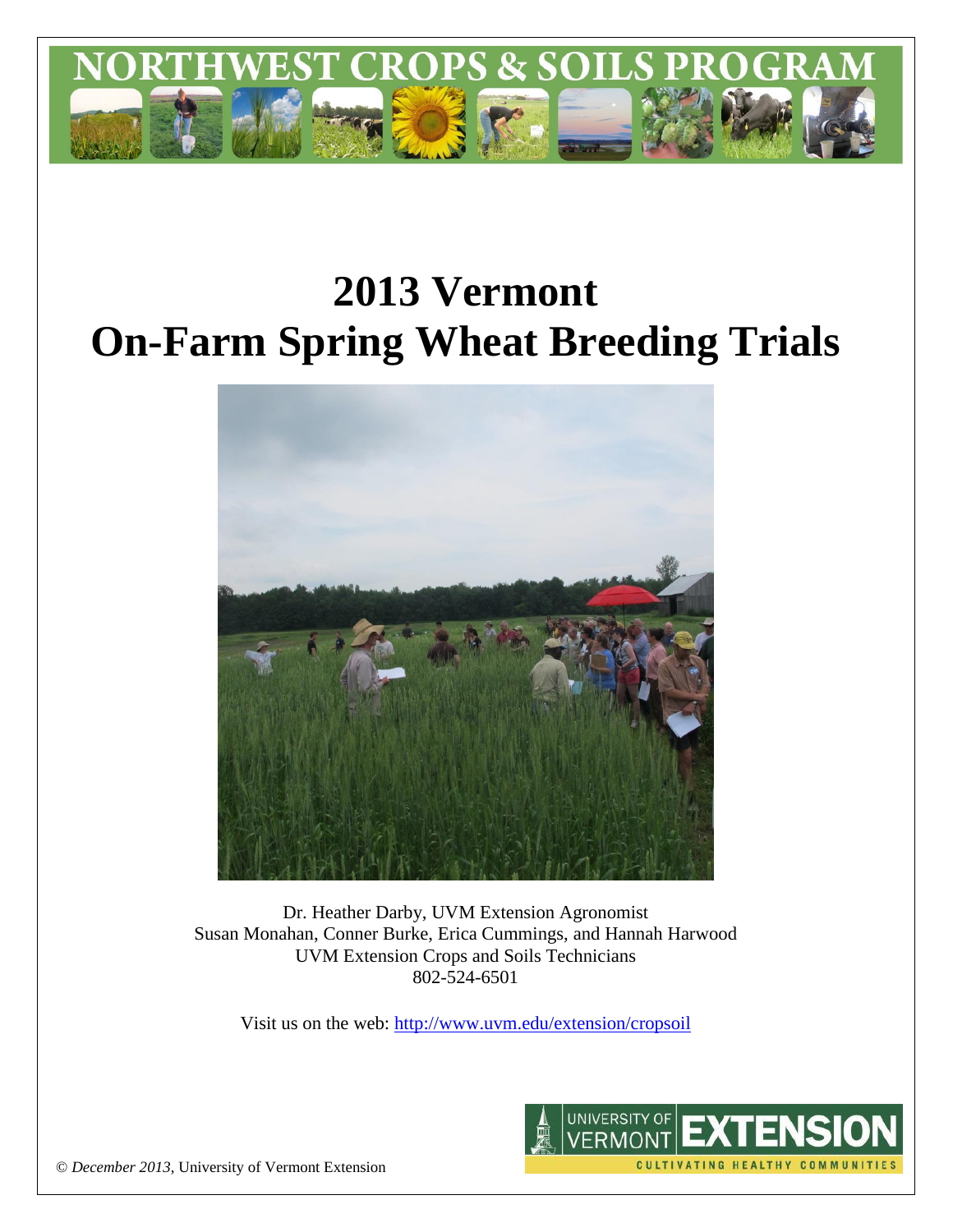## **2013 ON-FARM SPRING WHEAT BREEDING TRIALS**

Dr. Heather Darby, University of Vermont Extension [Heather.Darby\[at\]uvm.edu](mailto:Heather.Darby@uvm.edu)

On-farm wheat breeding began in Vermont, in cooperation with UVM Extension, in 2007 with a USDA SARE grant to build farmer knowledge in plant breeding. The goal of this on-farm breeding trial is to develop spring wheat varieties that are suited for organic management in Vermont soils and climactic conditions. Most commercially available varieties are developed in regions with climates, soils and management techniques that are very different from our own. In addition, those varieties are genetically homogenous and inbred for uniformity. This has often led to rapid breakdown of genetic resistance to local diseases. To address this situation, farmers in Vermont have been gaining the technical skills needed to develop their own varieties by making wheat crosses and selections under organic management.

To acquire hands-on breeding skills, Vermont farmers along with UVM Extension agronomist Heather Darby, attended an intensive short course on wheat breeding at Washington State University. Nineteen modern and heirloom varieties of spring wheat were originally planted in 2007, including three varieties from famed Vermont botanist and wheat breeder, Cyrus Pringle. Of these varieties, a number of crosses were made that have been grown out on farms in Vermont with varying soils and climates for the last 6 years. Farmers continue to grow the crosses and select the best-looking plants, while capturing the genetic diversity from the populations. In 2010, a second set of crosses were made to begin selections from new populations. In 2013, we were able to continue this organic plant breeding project thanks to funding from the Nell Newman Foundation.

# **MATERIALS AND METHODS**

#### **Spring Wheat Crosses: The First Set**

In 2013, five of the top performing spring wheat crosses were planted at two locations: Borderview Research Farm in Alburgh, VT and Butterworks Farm in Westfield, VT. The crosses evaluated include AC Barrie/Red Fife, Champlain/AC Barrie, Champlain/Hope, Champlain/Red Bobs, and Red Fife/Defiance. Parents of the crosses are listed in Table 1. The spring wheat crosses grown at Alburgh in 2013 had been planted in Bridport and Shoreham, VT in prior years. Due to low germ and high weed pressure, the crosses were not able to be harvested in 2012, therefore, the seed planted in Alburgh was from a previous generation, harvested in 2011 (and is one generation behind the crosses planted in Westfield).

Both farms are certified organic by Vermont Organic Farmers, LLC. The seedbeds were prepared by conventional tillage methods. See Table 2 for general plot management. Plots were planted with a six-inch Kincaid cone-seeder on 22-Apr in Alburgh and 1-May in Westfield. The spring wheat crosses at both locations were planted at 125 lbs acre<sup>-1</sup> in 2013, whereas in previous years, they have been planted at 100 lbs acre<sup>-1</sup>. A lower seeding rate is generally recommended for heirloom varieties to allow for plenty of space for development of each plant and seed head. However, yields had been very low in the past, so we seeded at 125 lbs acre<sup>-1</sup> to compare yields and quality with modern varieties of wheat planted at the same seeding rate.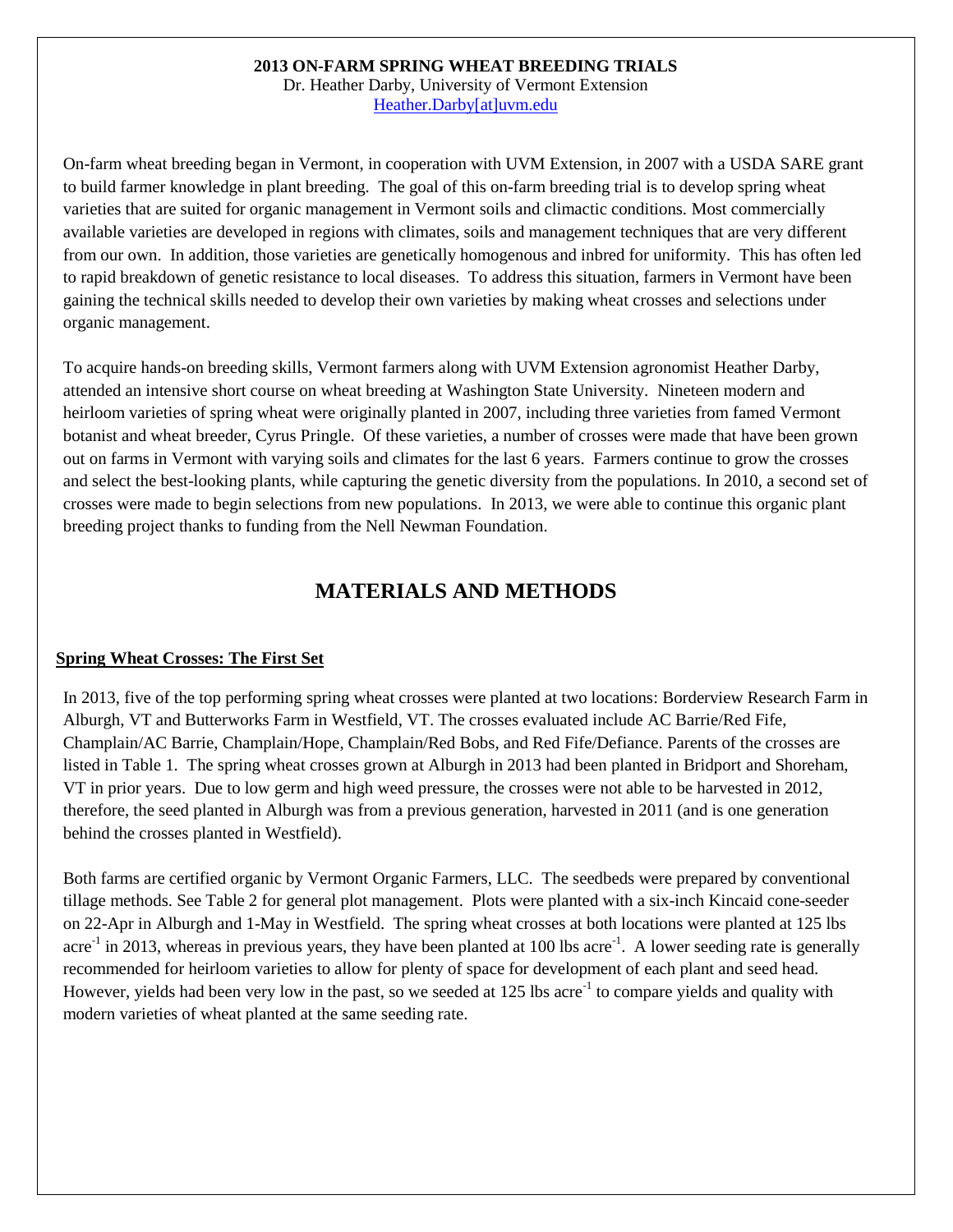|  | Table 1. Cultivars used as parents in spring wheat breeding project. |  |  |  |  |
|--|----------------------------------------------------------------------|--|--|--|--|
|  |                                                                      |  |  |  |  |

| <b>Abbreviation</b> | <b>Cultivar</b>  | Year | <b>Place of Origin</b> | Pedigree                     |
|---------------------|------------------|------|------------------------|------------------------------|
| ACB                 | <b>AC</b> Barrie | 1997 | Saskatchewan           | Neepawa / Columbus // BW90   |
| Ch                  | Champlain        | 1870 | Vermont                | <b>Black Sea/Gold Drop</b>   |
| D                   | Defiance         | 1878 | Vermont                | Golden Drop/White Hamburg    |
| H                   | Hope             | 1927 | South Dakota           | Yaroslav emmer/Marquis       |
| RB                  | Red Bobs         | 1926 | Saskatchewan           | selection from field of Bobs |
| RF                  | Red Fife         | 1918 | Ontario, Canada        | information not found        |
| S                   | Surprise         | 1909 | Vermont                | Chile Club/Michigan Club     |

Populations were determined by making two 1/3 meter counts per plot on 22-May (and 4-Jun in Westfield). Lodging was determined by a visual observation of the percent of the plot lodged made on the day of harvest, and severity was recorded from 0-5, where 5 meant the wheat had fallen over completely. Wheat was harvested with an Almaco SPC50 small plot combine on 5-Aug in Alburgh and 20-Aug in Westfield. Grain moisture, test weight and yield were determined. The grain was cleaned with a Clipper M2B cleaner and dried at 40<sup>o</sup>C until grain moisture was below 13%. Samples were ground into flour using a Perten LM3100 Laboratory Mill. Grains were analyzed for protein content using the Perten Inframatic 8600 Flour Analyzer. Grain protein affects gluten strength and loaf volume. Most commercial mills target 12-15% protein. Protein was calculated on a 14% moisture basis. Falling number was measured on the Perten FN 1500 Falling Number Machine. The falling number is related to the level of sprout damage that has occurred in the grain. It is measured by the time it takes, in seconds, for a stirrer to fall through a slurry of flour and water to the bottom of the tube. Falling numbers greater than 350 indicate low enzymatic activity and sound quality wheat. A falling number lower than 200 indicates high enzymatic activity and poor quality wheat. Deoxynivalenol (DON) was analyzed using Veratox DON 5/5 Quantitative test from the NEOGEN Corp. This test has a detection range of 0.5 to 5 ppm. Samples with DON values greater than 1 ppm are considered unsuitable for human consumption. All data was analyzed with an analysis of variance with SAS (Cary, NC). The LSD procedure was used to separate cultivar means when the F-test was significant ( $p < 0.10$ ).

| <b>Trial</b><br><b>Information</b> | <b>Borderview Research Farm,</b><br>Alburgh, VT | <b>Butterworks Farm,</b><br><b>Westfield, VT</b> |
|------------------------------------|-------------------------------------------------|--------------------------------------------------|
| Soil type                          | Benson rocky silt loam                          | Dixfield sandy loam                              |
| Previous crop                      | Corn                                            | <b>Sunflowers</b>                                |
| Seeder                             | Kincaid cone-seeder                             | Kincaid cone-seeder                              |
| Planting date                      | $22-Apr$                                        | $1-May$                                          |
| <b>Harvest Date</b>                | $5-Aug$                                         | $20$ -Aug                                        |
| Seeding rate                       | 125 lbs/acre                                    | 125 lbs/acre                                     |
| Plot size (ft)                     | $7' \times 20'$                                 | $7' \times 20'$                                  |
| Tillage methods                    | fall plow, disk, and spike                      | fall plow, tandem disk, and                      |
|                                    | tooth harrow                                    | field cultivate                                  |

#### **Table 2. General plot management.**

Variations in yield and quality can occur because of variations in genetics, soil, weather and other growing conditions. Statistical analysis makes it possible to determine whether a difference among varieties is real, or whether it might have occurred due to other variations in the field. At the bottom of each table a LSD value is presented for each variable (i.e. yield). Least Significant differences (LSD's) at the 10% level of probability are shown. Where the difference between two treatments within a column is equal to or greater than the LSD value at the bottom of the column, you can be sure in 9 out of 10 chances that there is a real difference between the two varieties. Treatments that were not significantly lower in performance than the highest value in a particular column are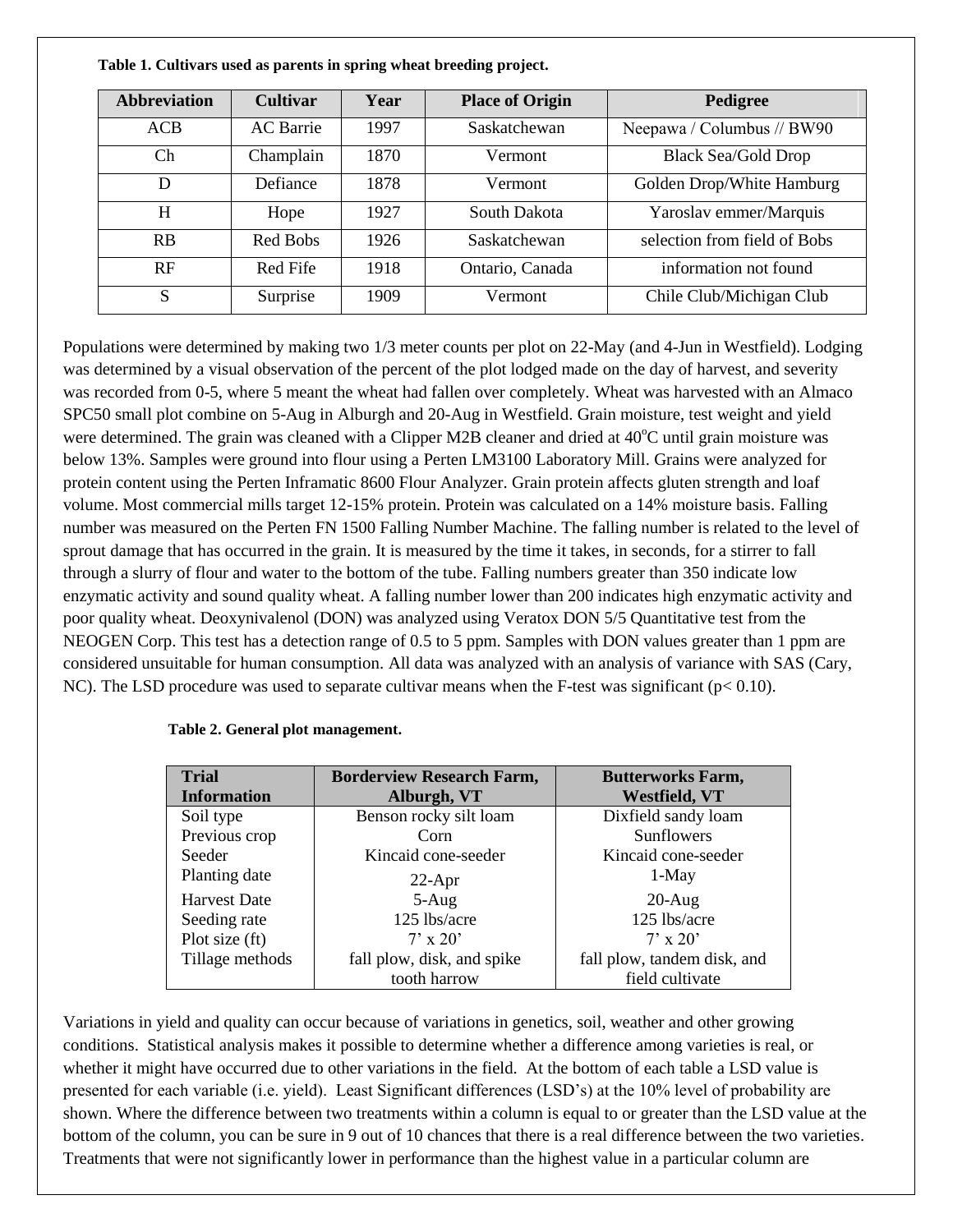indicated with an asterisk. In the example below, A is significantly different from C but not from B. The difference between A and B is equal to 1.5 which is less than the LSD value of 2.0. This means that these varieties did not differ in yield. The difference between A and C is equal to 3.0 which is greater than the LSD value of 2.0. This means that the yields of these varieties were significantly different from one another. The asterisk indicates that B was not significantly lower than the top yielding variety.

| <b>Variety</b> | Yield  |
|----------------|--------|
| A              | 6.0    |
| B              | $7.5*$ |
| C              | 9.0*   |
| LSD            | 2.0    |

# **RESULTS AND DISCUSSION**

Seasonal precipitation and temperature recorded at weather stations in Alburgh and in close in proximity to Westfield are reported in Table 3. There were a total of 4510 Growing Degree Days (GDDs) from April to August in Alburgh, 18 GDDs more than the 30-year average. In Westfield, there was a total of 4031 GDDs from April to August, 85 GDDs less than the 30-year average. Average monthly temperatures were less than normal in April, June and August, while May and June (and July in Westfield) saw much more rain than the historical normal.

#### **Table 3. Seasonal weather data collected near Alburgh and Westfield, VT.**

| Alburgh, Vermont              | April  | May  | June   | July    | August |
|-------------------------------|--------|------|--------|---------|--------|
| Average Temperature (F)       | 43.6   | 59.1 | 64     | 71.7    | 67.7   |
| Departure from Normal         | $-1.2$ | 2.7  | $-1.8$ | 1.1     | $-1.1$ |
|                               |        |      |        |         |        |
| Precipitation (inches)        | 2.12   | 4.79 | 9.23   | 1.89    | 2.41   |
| Departure from Normal         | $-0.7$ | 1.34 | 5.54   | $-2.26$ | $-1.5$ |
|                               |        |      |        |         |        |
| Growing Degree Days (base 32) | 348    | 848  | 967    | 1235    | 1112   |
| Departure from Normal         | $-36$  | 91   | $-47$  | 37      | $-27$  |

Based on weather data from a Davis Instruments Vantage Pro2 with WeatherLink data logger. Historical averages are for 30 years of NOAA data (1981-2010) from Burlington, VT.

June 2013 precipitation data based on National Weather Service data from cooperative stations in South Hero, VT. (http://www.nrcc.cornell.edu/page\_summaries.html)

| Westfield,* Vermont           | April   | May  | June   | July | August  |
|-------------------------------|---------|------|--------|------|---------|
| Average Temperature (F)       | 39.4    | 55.7 | 62.2   | 69.3 | 64.6    |
| Departure from Normal         | $-3.2$  | 0.9  | $-1.6$ | 1.3  | $-1.5$  |
|                               |         |      |        |      |         |
| Precipitation (inches)        | 2.78    | 6.53 | 7.08   | 7.29 | 2.78    |
| Departure from Normal         | $-0.03$ | 2.86 | 3.12   | 2.96 | $-1.83$ |
|                               |         |      |        |      |         |
| Growing Degree Days (base 32) | 221     | 736  | 906    | 1156 | 1012    |
| Departure from Normal         | $-102$  | 26   | $-48$  | 84   | $-45$   |

\*Data compiled from Northeast Regional Climate Center data from Newport, VT. Historical averages for 30 years of NOAA data (1981-2010).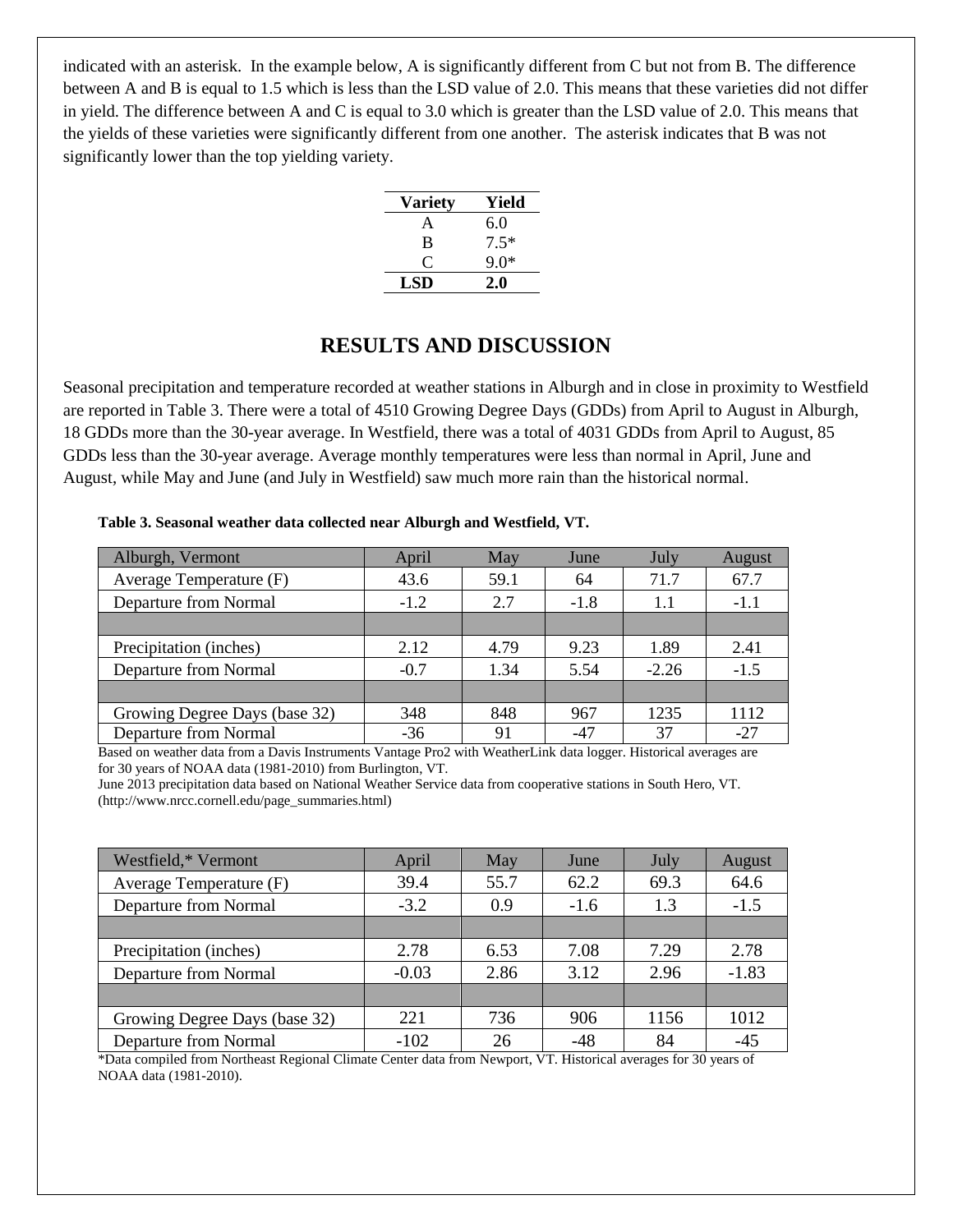In Alburgh, ACB/RF yielded the highest of the F5 crosses with 1339 lbs acre<sup>-1</sup> (Table 4). AC Barrie/Red Fife also had better standability than the other crosses with only 22.5% of the plot lodged. All of the crosses were very tall varieties, measuring over 46 inches tall. With the excessive rain received during the growing season, it is not surprising that the tall wheat became lodged from heavy rain events. Crude protein levels were high, ranging between 13.3-14.9% (Figure 1). Interestingly the crosses that included the parent Champlain always had higher CP than other crosses. Falling number was over 250 seconds for all crosses. The cross ACB/RF had the highest falling number indicating less susceptibility to pre-harvest sprouting. All of the DON levels were over 1 ppm and considered un-suitable for human consumption—although two crosses, Ch/ACB and Ch/H had DON levels significantly lower than the other crosses (Table 4).

| <b>Cross</b> | Height    | Lodging       | Yield                                         | <b>Moisture</b> | <b>Test</b><br>weight | <b>CP 14%</b><br>moisture | <b>Falling</b><br>number | <b>DON</b> |
|--------------|-----------|---------------|-----------------------------------------------|-----------------|-----------------------|---------------------------|--------------------------|------------|
|              | inches    | $\frac{0}{0}$ | $\mathbf{a}$ lbs $\mathbf{a}$ c <sup>-1</sup> | $\frac{0}{0}$   | $\ln 1$               | $\frac{0}{0}$             | seconds                  | ppm        |
| ACB/RF       | 47.1      | 22.5          | 1339*                                         | 11.2            | 54.3                  | 13.5                      | $337*$                   | 4.7        |
| Ch/ACB       | 47.4      | 52.5          | 1031                                          | 11.4            | 53.0                  | $14.9*$                   | 282                      | $3.3*$     |
| Ch/H         | 46.5      | 57.5          | 1011                                          | 10.0            | 52.5                  | $14.2*$                   | 300                      | $4.4*$     |
| Ch/RB        | 49.7      | 35.0          | 1076                                          | 9.7             | 53.3                  | $14.4*$                   | 290                      | 5.1        |
| RF/D         | 47.6      | 46.3          | 867                                           | 10.2            | 54.1                  | 13.3                      | 299                      | 5.9        |
| Trial Mean   | 47.7      | 42.8          | 1065                                          | 10.5            | 53.4                  | 14.1                      | 301                      | 4.7        |
| LSD(p<0.10)  | <b>NS</b> | <b>NS</b>     | 201                                           | <b>NS</b>       | NS                    | 0.872                     | 18.3                     | 1.26       |

#### **Table 4. Growth characteristics and harvest data from F5 spring wheat crosses grown in Alburgh, VT, 2013.**

\*Varieties with an asterisk indicate that it was not significantly different than the top performer in column (in **bold**).

NS - None of the varieties were significantly different from one another.



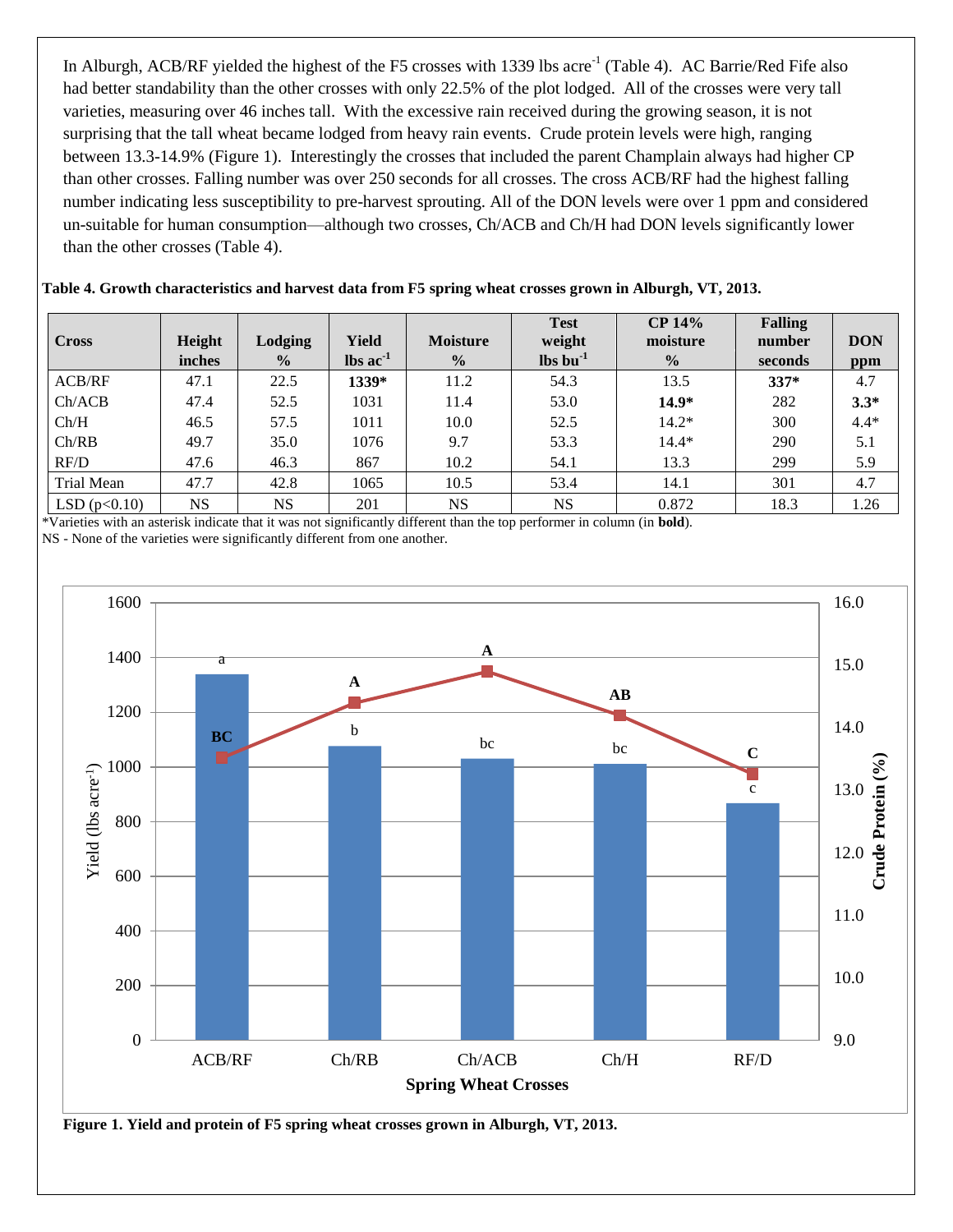Yields of the crosses grown in Westfield were lower than those grown in Alburgh and ranged from 571-745 lbs acre<sup>-1</sup> (Table 5 and Figure 2). Low yields were likely a result of competition from mustard in the early growing season. Hand weeding was performed to reduce overall pressure. Crude protein levels were high, ranging from 13.0-14.2%. Falling numbers ranged from 200-250 seconds, indicating some sprout damage. ACBarrie/Red Fife and Ch/ACB had significantly higher falling numbers (indicating less sprout damage) than the other crosses. These same crosses had higher falling numbers at the Alburgh site as well. This consistency suggests that the variety will respond similarly across environments. Additionally, all of the crosses grown in Westfield had DON levels less than 1 ppm and are considered safe for human consumption. Less rain during flowering resulted in lower DON numbers than the Alburgh site.

| <b>Cross</b>   | <b>Population</b> |                                    | <b>Yield</b><br><b>Moisture</b> |               | <b>FN</b>  | <b>DON</b> |
|----------------|-------------------|------------------------------------|---------------------------------|---------------|------------|------------|
|                | plants $m^2$      | $\rm{lbs}\, \rm{acre}^{\text{-1}}$ | $\frac{0}{0}$                   | $\frac{0}{0}$ | <b>sec</b> | ppm        |
| ACB/RF         | 288               | 745                                | 16.6                            | 13.3          | $250*$     | 0.6        |
| Ch/ACB         | 357               | 695                                | $14.5*$                         | 14.0          | $245*$     | 0.5        |
| D/ACB          | 327               | 624                                | 16.2                            | 14.2          | 216        | 0.4        |
| H/Ch           | 300               | 571                                | 15.8                            | 13.7          | 200        | 0.4        |
| S/RB           | 359               | 617                                | $13.4*$                         | 13.0          | 210        | 0.6        |
| Trial Mean     | 326               | 651                                | 15.3                            | 13.6          | 224        | 0.5        |
| LSD $(p<0.10)$ | NS                | <b>NS</b>                          | 1.9583                          | <b>NS</b>     | 20.364     | NS         |

**Table 5. Growth characteristics and harvest data from F6 spring wheat crosses grown in Westfield, VT, 2013.**

\*Varieties with an asterisk indicate that it was not significantly different than the top performer in column (in **bold**). NS - None of the varieties were significantly different from one another.

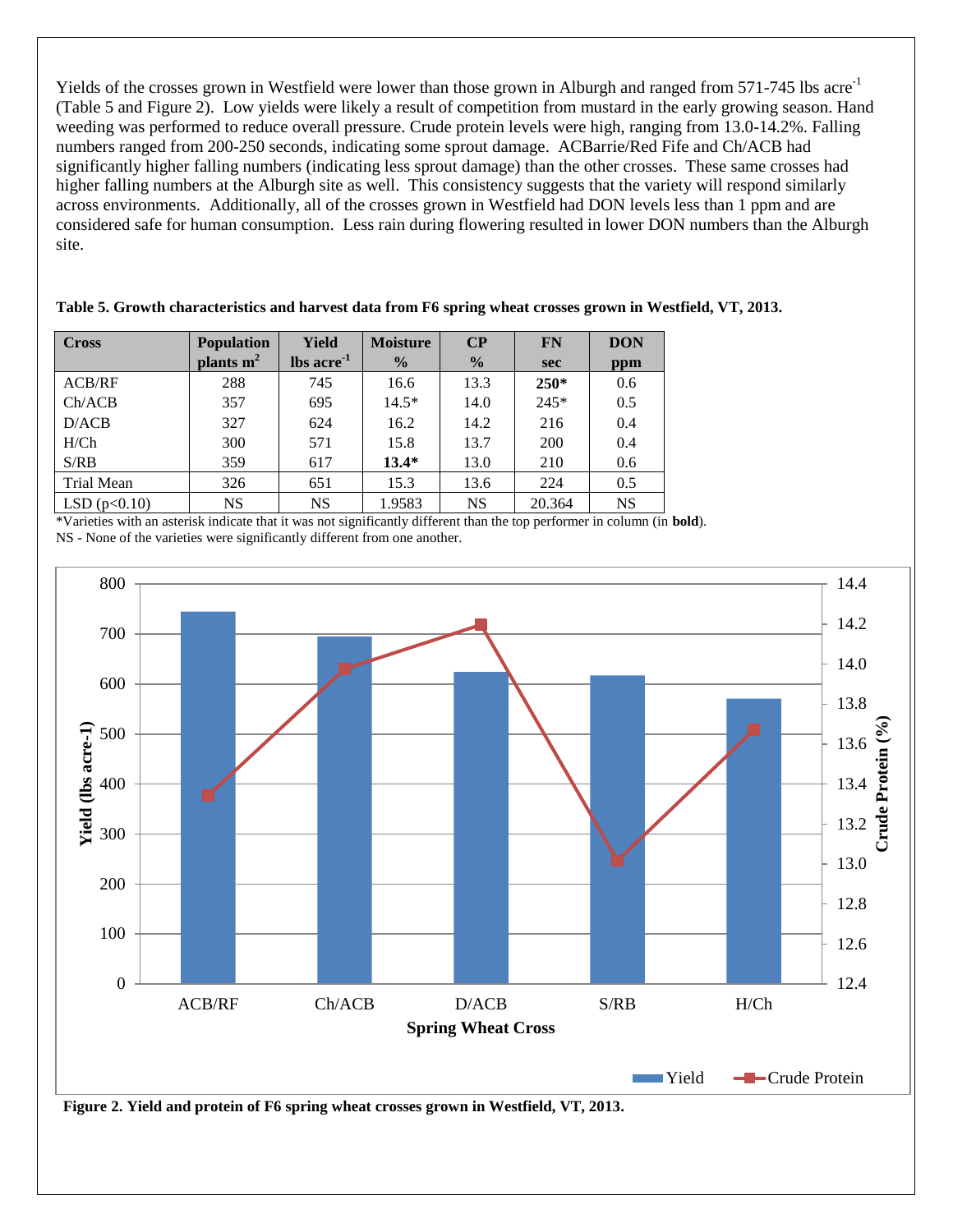## **Spring Wheat Crosses: The Second Set**

We have been trialing a "second set" of spring wheat crosses, also made by Dr. Stephen Jones of Washington State University. The second set of eight crosses was planted on 23-Apr at Borderview Research Farm. All other plot management was the same as the F5s planted at Borderview Research Farm. Growth, yield and quality characteristics were statistically analyzed with a tukey-kramer test in SAS (Cary, NC).

| <b>Cultivar</b>  | Yea  | <b>Market Class</b> | <b>Place of Origin</b> | Pedigree                                                         |
|------------------|------|---------------------|------------------------|------------------------------------------------------------------|
| Defiance         | 1878 | <b>SWSW</b>         | Vermont                | White Hamburg / Golden Drop                                      |
| Otis             | 2005 | <b>HWSW</b>         | Washington             | Idaho 377s/3/Tanager S/Torim 73//Spillman                        |
| Faller           | 2007 | <b>HRSW</b>         | North Dakota           | ND2857/ND2814                                                    |
| Tigre            |      | HW facultative      | France                 |                                                                  |
| Kelse            | 2008 | <b>HRSW</b>         | Washington             | Westbred 906R / PI520542 // Scholar                              |
| <b>AC</b> Walton | 1995 | <b>HRSW</b>         | <b>PEI</b>             |                                                                  |
| <b>Helios</b>    | 2006 | <b>HRSW</b>         | Saskatchewan           | BW674 / AC Cadillac // AC Barrie                                 |
| Kingsey          |      |                     | Canada                 |                                                                  |
| Surprise         | 1875 | <b>SWSW</b>         | Vermont                | Chile Club / Michegan Club                                       |
| Macon            | 2003 | <b>HWSW</b>         | Washington             | Serra/Westbred-926//TanagerR-S(PI-<br>519878)/(PI-519819)Pewee-S |

**Table 6. Parent cultivars for the "second set" of spring wheat crosses.** 

The F3 crosses had yields that ranged from 1060 to 2155 lbs acre<sup>-1</sup> (Table 7 and Figure 3). There was much less lodging in the F3 crosses than in the F5s. Crude protein levels were very high, ranging from 13.4 to 15.6%. Kelse/AC Walton, Kelse/Helios, Surprise/Otis, and Tigre/Faller had significantly higher protein levels than the other crosses. Like the other wheat varieties grown in Alburgh, all the crosses had DON levels over 1 ppm, but Tigre/Faller had the lowest DON of any cross, at 5 ppm. Top performers from 2013 will be distributed for further selection by farms throughout the Northeast.

| <b>Cross</b>    | <b>Population</b> | Lodge         | Yield                  | <b>Moisture</b> | <b>Test Weight</b>     | <b>Protein</b> | <b>DON</b> |
|-----------------|-------------------|---------------|------------------------|-----------------|------------------------|----------------|------------|
|                 | plants $m-2$      | $\frac{0}{0}$ | $\text{lbs acre}^{-1}$ | $\frac{0}{0}$   | lbs acre <sup>-1</sup> | $\frac{0}{0}$  | ppm        |
| Defiance/Otis   | 240               | 25            | 1060                   | 16.3            | 50.5                   | 14.3           | 11.0       |
| Faller/Tigre    | 303               | 20            | 1810*                  | $12.2*$         | 52.6                   | 13.9           | 8.0        |
| Kelse/AC Walton | 233               |               | 2155*                  | 15.4            | 51.9                   | $15.0*$        | $7.4*$     |
| Kelse/Helios    | 293               | 0             | $1730*$                | $11.2*$         | 55.3*                  | $15.6*$        | $7.2*$     |
| Kingsey/Tigre   | 290               |               | 1665*                  | $12.8*$         | 51.5                   | 13.4           | 9.5        |
| Surprise/Macon  | 317               | 8             | 1457                   | $11.5*$         | 52.5                   | 14.3           | 10.4       |
| Surprise/Otis   | 293               | 39            | 1116                   | 15.5            | 50.3                   | $14.9*$        | 11.6       |
| Tigre/Faller    | 261               | 0             | 1829*                  | $11.6*$         | 53.8*                  | $14.6*$        | $5.0*$     |
| Trial Mean      | 279               | 11.6          | 1603                   | 13.3            | 52.3                   | 14.5           | 8.8        |

**Table 7. Growing characteristics, yield and quality of the "second set" of spring wheat crosses, Alburgh, VT, 2013.** 

\*Varieties with an asterisk indicate that it was not significantly different than the top performer in column (in **bold**).